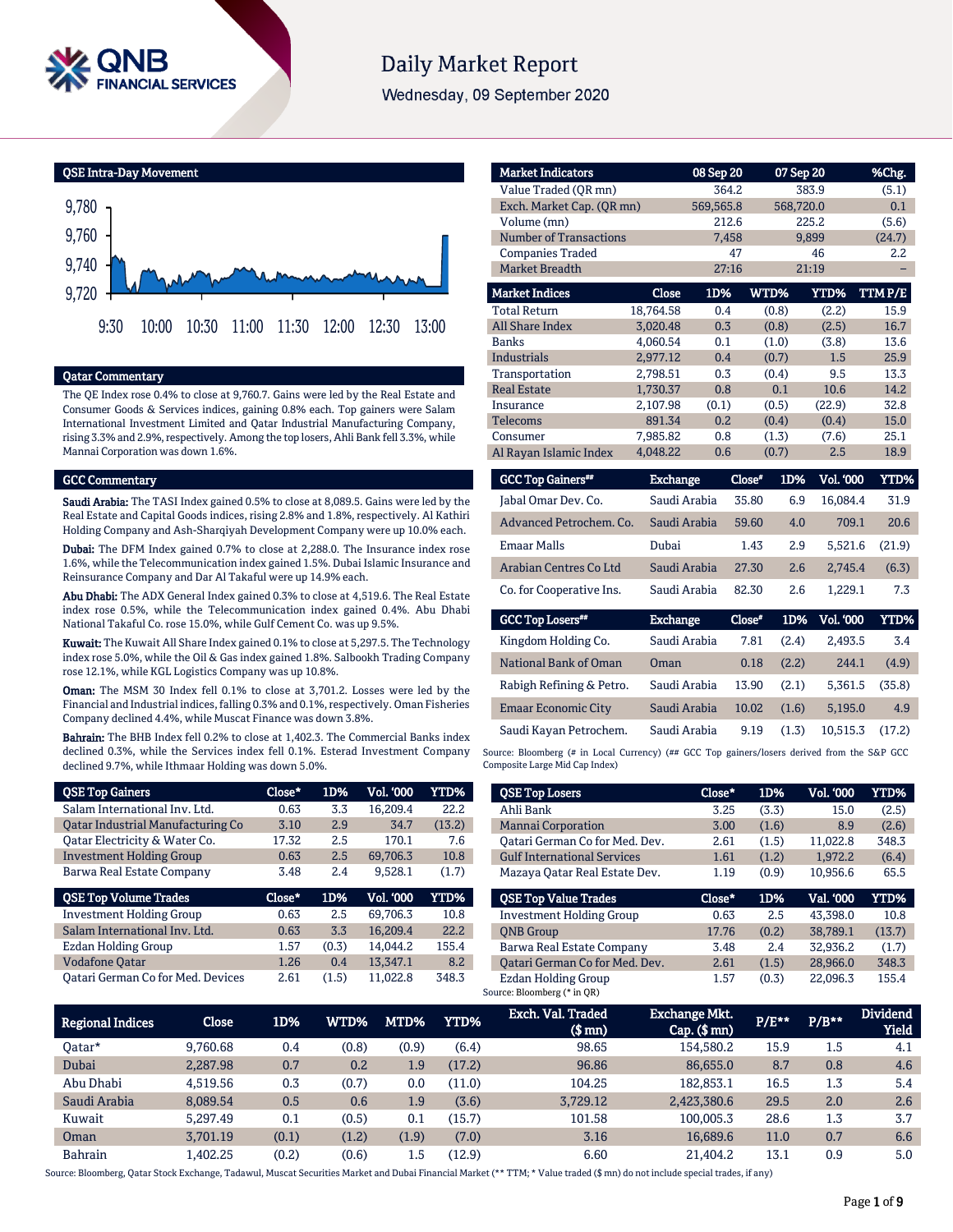# Qatar Market Commentary

- The QE Index rose 0.4% to close at 9,760.7. The Real Estate and Consumer Goods & Services indices led the gains. The index rose on the back of buying support from GCC, Arab and Foreigners shareholders despite selling pressure from Qatari shareholders.
- Salam International Investment Limited and Qatar Industrial Manufacturing Company were the top gainers, rising 3.3% and 2.9%, respectively. Among the top losers, Ahli Bank fell 3.3%, while Mannai Corporation was down 1.6%.
- Volume of shares traded on Tuesday fell by 5.6% to 212.6mn from 225.2mn on Monday. Further, as compared to the 30-day moving average of 301.6mn, volume for the day was 29.5% lower. Investment Holding Group and Salam International Investment Limited were the most active stocks, contributing 32.8% and 7.6% to the total volume, respectively.

| <b>Overall Activity</b>        | Buy %* | Sell %* | Net (QR)         |
|--------------------------------|--------|---------|------------------|
| Qatari Individuals             | 37.33% | 49.02%  | (42,560,793.9)   |
| <b>Oatari Institutions</b>     | 24.36% | 18.30%  | 22,071,265.9     |
| Oatari                         | 61.69% | 67.32%  | (20, 489, 528.0) |
| <b>GCC</b> Individuals         | 0.65%  | 0.80%   | (541, 586.8)     |
| <b>GCC</b> Institutions        | 1.85%  | 1.57%   | 1,022,642.0      |
| <b>GCC</b>                     | 2.50%  | 2.37%   | 481,055.2        |
| Arab Individuals               | 12.43% | 11.28%  | 4,174,876.6      |
| Arab                           | 12.43% | 11.28%  | 4,174,876.6      |
| Foreigners Individuals         | 2.80%  | 2.58%   | 831,398.7        |
| <b>Foreigners Institutions</b> | 20.58% | 16.46%  | 15,002,197.6     |
| <b>Foreigners</b>              | 23.38% | 19.04%  | 15,833,596.3     |

Source: Qatar Stock Exchange (\*as a % of traded value)

# Ratings and Global Economic Data

### Ratings Updates

| Company                     | Agency | Market         | Type*                | Old Rating   | <b>New Rating</b> | <b>Rating Change</b> | <b>Outlook</b> | <b>Outlook Change</b> |
|-----------------------------|--------|----------------|----------------------|--------------|-------------------|----------------------|----------------|-----------------------|
| Arab Banking<br>Corporation | Fitch  | <b>Bahrain</b> | LT-IDR/ST-<br>IDR/VR | BBB-/F3/bbb- | $BB+/B/bb+$       |                      | Negative       | -                     |

Source: News reports, Bloomberg (\* LT – Long Term, ST – Short Term, IDR – Issuer Default Rating, VR – Viability Rating)

#### Global Economic Data

| <b>Date</b> | Market | Source <b>S</b>                        | Indicator         | Period | Actual   | Consensus | Previous |
|-------------|--------|----------------------------------------|-------------------|--------|----------|-----------|----------|
| 09/08       | EU     | Eurostat                               | GDP SA OoO        | 202020 | $-11.8%$ | $-12.1%$  | $-12.1%$ |
| 09/08       | EU     | Eurostat                               | <b>GDP SA YoY</b> | 202020 | $-14.7%$ | $-15.0%$  | $-15.0%$ |
| 09/08       | Japan  | Economic and Social Research Institute | GDP SA OoO        | 202020 | $-7.9%$  | $-8.0%$   | $-7.8%$  |

Source: Bloomberg (s.a. = seasonally adjusted; n.s.a. = non-seasonally adjusted; w.d.a. = working day adjusted)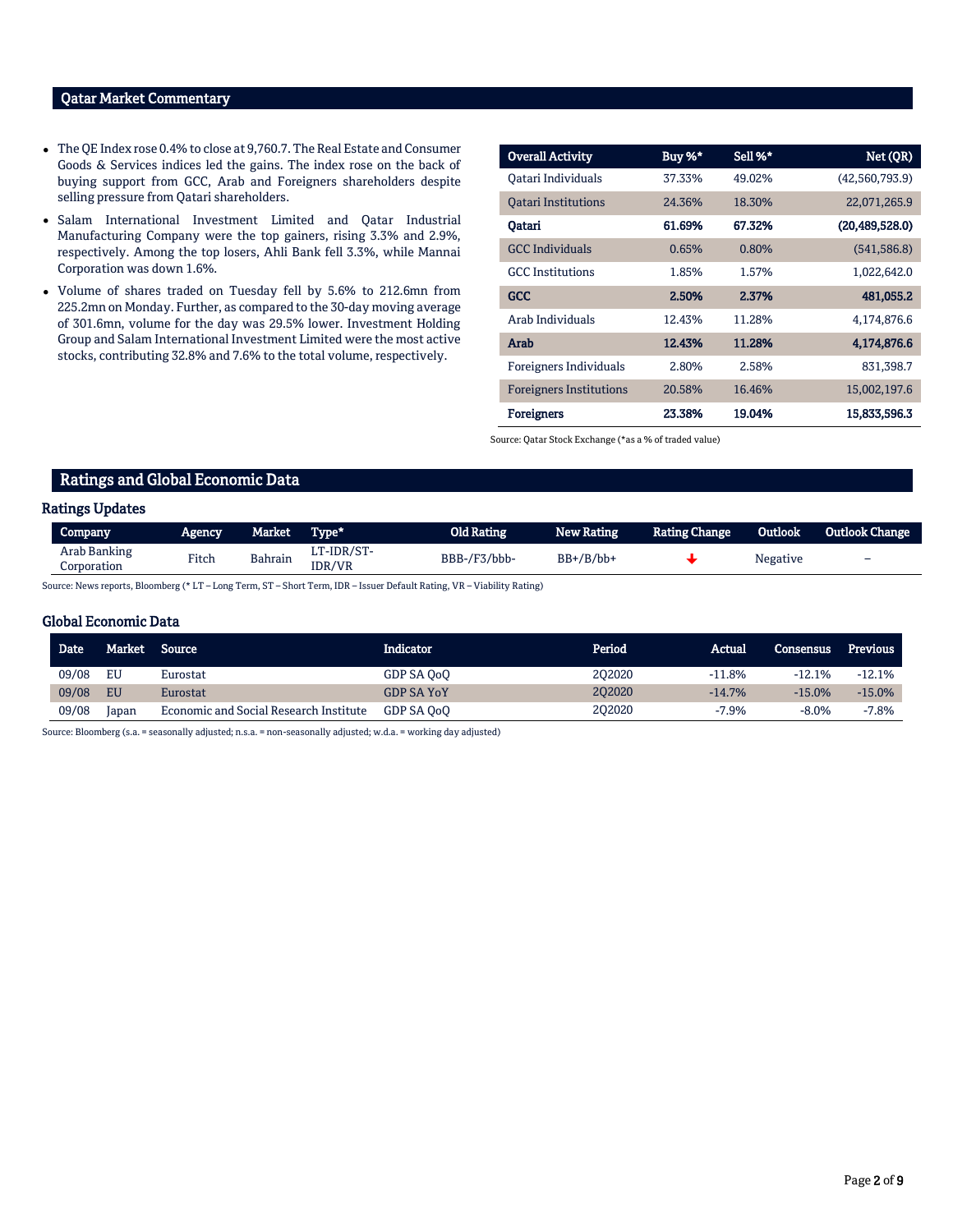# Qatar

- CBQK sells \$500mn in five-year bonds The Commercial Bank (CBQK) has sold \$500mn in five-year bonds at 175 basis points over midswaps, a document showed. It began marketing the bonds at around 215 basis points over midswaps earlier on Tuesday, according to a document from one of the banks arranging the deal. CBQK received over \$2.3bn in orders for the deal. ANZ, BofA Securities, Citi, Mizuho, Morgan Stanley, QNB Capital and Standard Chartered were hired to arrange the debt sale. (Zawya)
- Moody's announces completion of a periodic review of ratings of QEWS – Moody's Investors Service (Moody's) has completed a periodic review of the ratings of Qatar Electricity and Water Company (QEWS) and other ratings that are associated with the same analytical unit. The review was conducted through a portfolio review in which Moody's reassessed the appropriateness of the ratings in the context of the relevant principal methodology(ies), recent developments, and a comparison of the financial and operating profile to similarly rated peers. The review did not involve a rating committee. Since January 1, 2019, Moody's practice has been to issue a press release following each periodic review to announce its completion. Moody's views (QEWS) as a government-related issuer that benefits from credit linkages with the Government of Qatar (Aa3). QEWS' A1 long-term issuer rating reflects a baseline credit assessment (BCA) of baa2, combined with a very high level of dependence and a high level of support from the government. QEWS' standalone assessment is mainly supported by the company's beneficial contractual framework and monopoly in Qatar, which significantly reduces the exposure of QEWS and its Qatari joint ventures (JVs) to common industry risks for utilities (regulatory, demand and price risks). QEWS benefits from long-term power and water purchase agreements (PWPAs) with Qatar General Electricity & Water Corporation (Kahramaa, A1, 100% owned by the Qatari government), the offtaker of most of QEWS' power and water; and matching fuelsupply agreements with Qatar Petroleum (QP, Aa3). Moody's assessment also takes into consideration QEWS' large planned capital spending, which will increase the company's debt and the expiry of older, more profitable contracts, which together will limit the company's deleveraging over the next two to three years. (Bloomberg)
- Vodafone Qatar makes GigaTV available to businesses in Qatar for public viewing – Vodafone Qatar has made its premium GigaTV service available for public viewing, enabling hotels, restaurants, cafes, gyms, lounges and all businesses to offer their customers and visitors a unique experience. Internet-based GigaTV is now available free of charge for public viewing with any Vodafone Business Broadband subscription. Vodafone GigaTV does not require an antenna installation – subscribers can simply plug their TV box on the screen and start broadcasting channels in their public areas to keep their customers and visitors entertained. (Qatar Tribune)
- Ooredoo welcomes back broadband business users In the context of a phased approach to business re-opening, in line with the most up-to-date advice and measures to contain COVID-19, Qatar's leading communications operator Ooredoo reiterated that its broadband business offers unrivaled service and value. As the nationwide return to the workplace begins, Ooredoo continues its commitment to small and medium-sized enterprises and SoHo enterprises by offering them superfast internet speeds and all the tools needed to go digital at affordable prices. The Ooredoo portfolio offers a free domain name, free web hosting space, and 50% discount on Microsoft Office 365. Business customers can also activate Ooredoo TV Business free of charge in all Business Broadband business plans. (Qatar Tribune)
- PwC: Qatari banks prove resilient against virus impact The findings from PwC's '1H2020 Qatar Banking Sector Report' covering eight listed commercial banks, has revealed that Qatar succeeded in minimizing the impact of the COVID-19 pandemic on its banking industry. The aggregated total assets of the eight listed commercial banks namely Ahli Bank, The Commercial Bank, Doha Bank, Al Khalij Commercial Bank, Qatar International Bank, Qatar International Islamic Bank, QNB Group, and Masraf Al Rayan grew 1.9% in the first half of 2020, to hit QR1.66tn, while the aggregated loans and advances to customers grew 2.1% to reach QR1.44tn in the first six months of 2020, the report said. Globally, as the lockdown restrictions begin to ease, financial institutions are turning their attention to the new competitive landscape within the new normal, and how to come out ahead. Having secured short-term liquidity and taken measures to cope with loss in profitability, the financial industry is globally seeking opportunities to achieve competitive reinvention and differentiation. Similar trends and dynamics are taking place in Qatar's banking sector, where there has been an increased interest for Qatari financial institutions to forge new collaborations with fintech companies, targeting a new audience segment of young digital-savvy customers both locally and internationally. In parallel, new synergies and mergers have also recently been discussed in Qatar and banks also grew their lending activity, which resulted in supporting local businesses. (Qatar Tribune)
- Number of factories in Qatar reach 915 in 2020 The number of factories operating in Qatar has reached 915 in 2020, a 17% increase compared to 2017, an official of the Ministry of Commerce and Industry (MoCI) reported during a virtual forum on Tuesday. "Qatar's focus on encouraging the growth of local industries and small and medium-sized enterprises (SMEs), and increasing its contribution in the implementation and development of several economic projects has reflected positively on the industrial sector," said Assistant undersecretary for Industry Affairs at MoCI, Mohamed Hassan Al-Malki, during the "Supporting Local Manufacturers Forum". The forum was part of MoCI's efforts to support local industries and enhance the competitiveness of local products on national, regional and international levels. It offered the opportunity for the private sector and local manufacturers to actively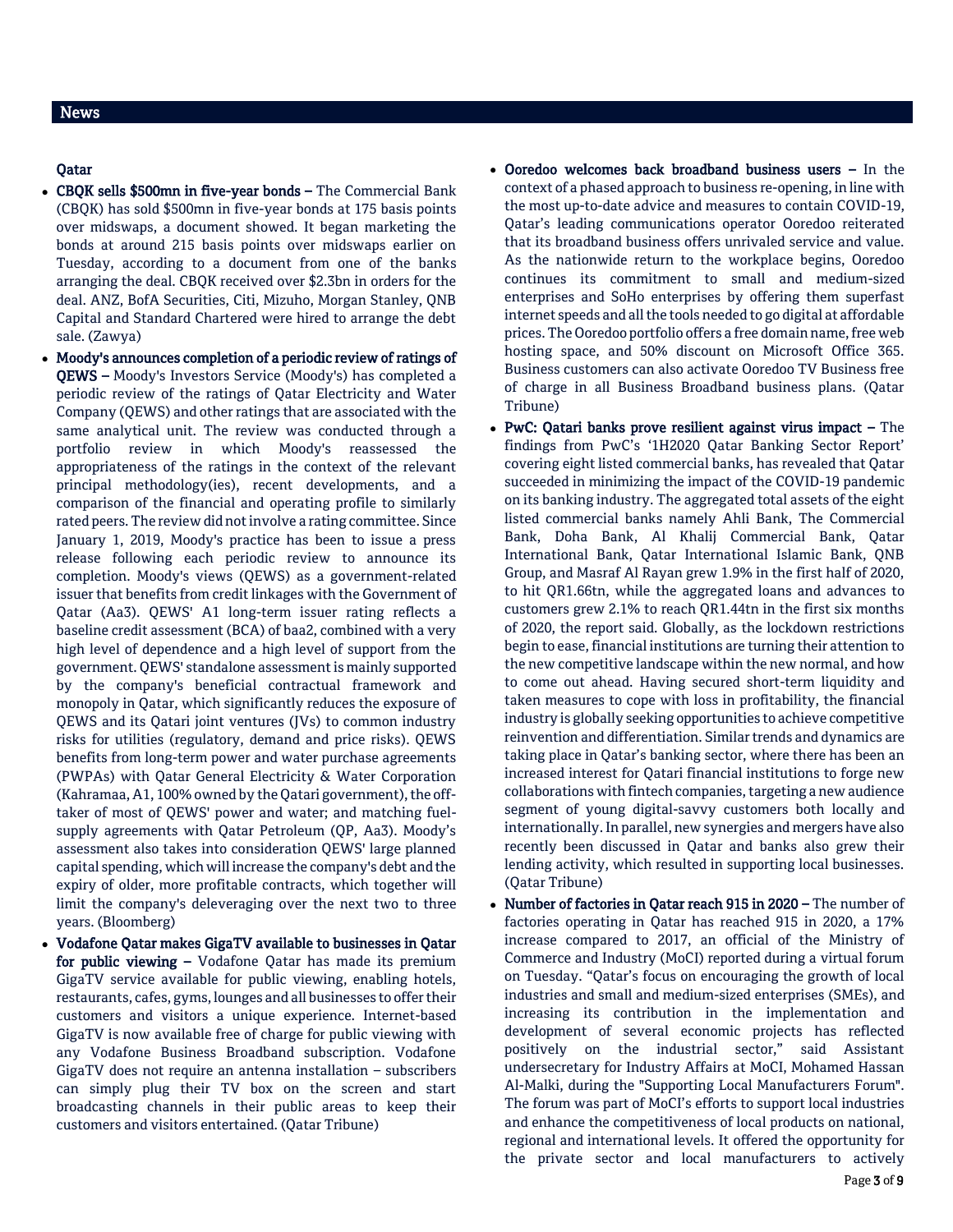participate in government initiatives, especially Ashghal's projects, which include the development of schools and health institutions, in addition to highways, infrastructure, sewerage and storm water drainage networks, treatment plants, and beautification projects. (Gulf-Times.com)

### International

- Morgan Stanley: Global economy seeing sharper V recovery, raising case for inflation  $-$  The global economy is likely to recover to pre-pandemic levels by early next quarter, about three months earlier than previously expected, economists at Morgan Stanley said. "The evidence indicates that the virus/economy equation has shifted decisively from the early days of the outbreak," they said in a note to clients, saying that the recovery has continued to gather momentum as countries get better at managing the virus. The US economy could reach its pre-COVID 19 levels by the second quarter of next year, while the entire developed markets could reach that level by the third quarter of next year, they said. Coupled with unprecedented levels of fiscal and monetary support and possible disruptions to trade, the prospective recovery is likely to be accompanied by stronger inflation, they said. (Reuters)
- US to block cotton, tomato product imports from China's Xinjiang over forced labor – The US on Tuesday will move to block imports of cotton and tomato products from western China's Xinjiang region over allegations that they are produced with forced labor, officials with US Customs and Border Protection told Reuters. The actions, which hit two of China's major commodity exports, are expected to be formally announced later on Tuesday by CBP Acting Commissioner Mark Morgan, along with five other import bans involving Xinjiang forced labor abuses in an unprecedented move likely to stoke tensions between the world's two largest economies. The "Withhold Release Orders" allow the CBP to detain shipments based on suspicion of forced labor involvement under longstanding US laws aimed at combating human trafficking, child labor and other human rights abuses. The Trump administration is ratcheting up pressure on China over its treatment of Xinjiang's Uighur Muslims. The United Nations has said it has credible reports that 1mn Muslims have been detained in camps in the region, where they are put to work. China denies mistreatment of the Uighurs and says the camps are vocational training centers needed to fight extremism. (Reuters)
- ONS: UK takeover deals slump in second quarter The number of merger and acquisition deals involving British companies fell sharply to 152 in the second quarter, during the peak of the coronavirus restrictions, down from 463 in the first quarter, the country's statistics said. The value of deals involving foreign companies acquiring British ones totaled 2.1bn Pounds (\$2.75bn), the lowest since the end of 2014 and down from 5.1bn Pounds in the first quarter, the Office for National Statistics (ONS) said. Deals involving British companies acquiring foreign companies were valued at 4.4bn Pounds, a slight increase from the first three months of the year. (Reuters)
- Irish PM: Brexit talks 'null and void' if divorce deal not implemented – Britain's trade talks with the European Union (EU) would be rendered "null and void" if the Brexit withdrawal agreement it signed up to is not implemented in full, Irish Prime Minister Micheal Martin was quoted as saying on Tuesday. The

EU warned Britain on Monday that there would be no trade deal if a Financial Times report that London might simply undercut the divorce treaty signed in January was accurate. The deal included special arrangements to avoid a hard border between Ireland and British-ruled Northern Ireland. "The withdrawal agreement is an international treaty and we expect the UK government to implement and to adhere to what was agreed. We trust them to do so or they would render the talks process null and void," Martin told the Irish Examiner in an interview. (Reuters)

- Eurozone GDP revised up, but still a record drop The Eurozone economy declined by slightly less than initially estimated in the second quarter, but the drop was still the sharpest ever as consumer spending caved in due to COVID-19 restrictions. GDP fell by 11.8% from the previous quarter and by 14.7% YoY, data from the European statistics agency Eurostat showed on Tuesday. That compared with initial estimates of respectively 12.1% and 15.0% reported at the end of July. The contraction in the April-June period, during with COVID-19 restrictions were in place across the continent, was the steepest in a data series that began in 1995. In the first three months of this year, the contraction was already 3.7% QoQ and 3.2% YoY. The sharpest second-quarter declines from the previous quarter were in Spain, Greece, Portugal and France. Household spending had the greatest negative influence, cutting 6.6 percentage points from growth, followed by gross fixed capital formation at minus 3.8 points. Net trade, government spending and inventory changes also had a negative impact. Eurostat also reported that employment fell by 2.9% in the second quarter, also the sharpest decline since records began in 1995, after a 0.3% drop in the first three months of 2020. (Reuters)
- EU aims for strategic economic autonomy after COVID pandemic – The European Union (EU) wants to reposition its economy to become more independent from global powers like Asia and the US in the production medicines and processors, the chairman of EU leaders Charles Michel said on Tuesday. Speaking at the Brussels Economic Forum, Michel said the strategic independence of the 27-nation bloc in essential products was the EU's projects for this century. "Our industrial strategy will foster greater independence and make sure we have access to all the necessary resources to ensure the prosperity of our citizens. This includes, for instance, greater autonomy in producing processors, vital medicines, and other essential products," Michel said. France and other EU countries have become worried about supply chains to the European economy after the COVID pandemic has shut down in February many production sites in China which makes 80% of the raw materials for active agents in some drugs, or components for the car industry. "European strategic autonomy – these are not just words. The strategic independence of Europe is our new common project for this century. It's in all our common interest. European strategic autonomy is goal number one for our generation," Michel said. (Reuters)
- German July trade figures point to slow recovery German exports remained far below their pre-crisis levels in July despite a 4.7% increase during the month, data published on Tuesday showed, adding to signs that Germany's economic recovery from the coronavirus will be slow. Imports rose by only 1.1% on the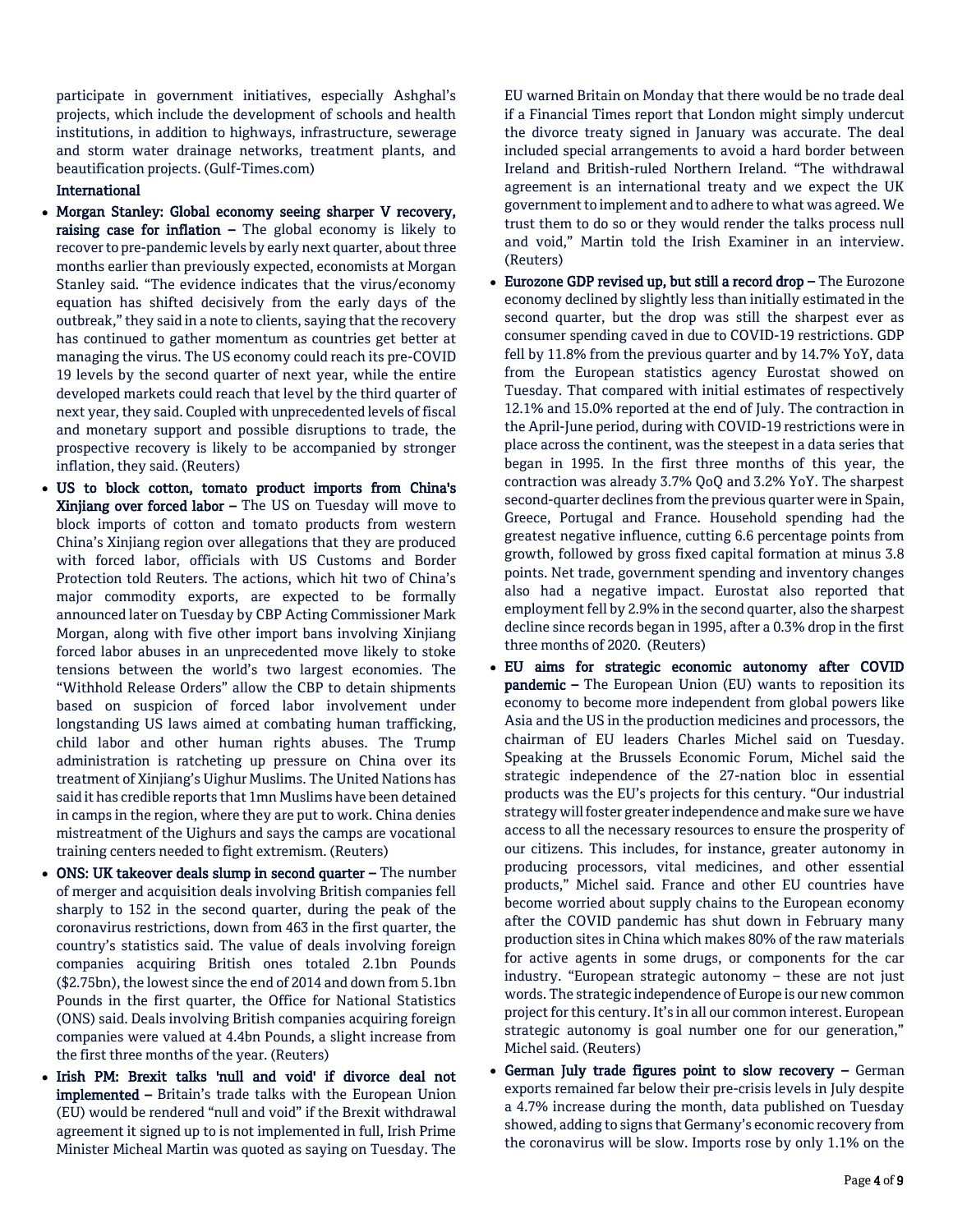month, taking the seasonally adjusted trade surplus to 18bn Euros, the Federal Statistics Office said. Economists expect Europe's biggest economy to show a return to growth in the third quarter, helped by higher activity levels domestically and in some of Germany's main trading partners after lockdowns were lifted from April. Yet weak demand from major economic peers still grappling with the pandemic, such as the US, is holding back a stronger recovery. The data showed that exports to the US were 17% lower in July YoY. Exports to China, however, which is experiencing a more pronounced recovery than the US, were only 0.1% lower. The German economy contracted by a record 9.7% in the second quarter as household spending, company investment and trade all collapsed at the height of the COVID-19 pandemic. Exports were in July still more than 12% lower than in February. Trade tensions, uncertainties linked to Britain's departure from the European Union and an automotive sector struggling to adapt to electrification had suppressed demand for German goods and services before the pandemic, setting off a recession in the manufacturing sector. (Reuters)

- Japan's Suga says coronavirus will take priority in deciding on snap election  $-$  As Japan's ruling party formally kicked off its leadership race on Tuesday, frontrunner and chief cabinet secretary Yoshihide Suga said that preventing the spread of the coronavirus should take priority in any decision to call a snap election. Suga, a favorite to succeed incumbent Prime Minister Shinzo Abe, who is stepping down due to poor health, also stressed that the biggest job for the new prime minister will be to revive the coronavirus-ravaged economy. Suga is widely expected to win the Liberal Democratic Party's (LDP) leadership election on September 14, a date set after Abe's decision to step down. The winner is virtually assured of becoming premier because of the LDP's parliamentary majority. Markets have been rife with speculation that if elected, Suga might dissolve parliament and call a snap election to solidify his political grip. He signaled in an Asahi Shimbun interview that there was a chance of calling a snap elections but cautioned that the coronavirus would impact any such decision. (Reuters)
- Japan's service sector sentiment improves in August Japan's service sector sentiment index rose in August, a Cabinet Office survey showed on Tuesday, signaling some improvement in business confidence although worries remained over the economic impact of the coronavirus pandemic. The survey of workers such as taxi drivers, hotel workers and restaurant staff - called "economy watchers" for their proximity to consumer and retail trends - showed their confidence about current economic conditions grew 2.8 points from July to 43.9. The index hit a record low in April. The Cabinet Office, in its assessment, said that the index was picking up but that the pandemic continued to have a severe impact. (Reuters)
- Japan's worst postwar economic downturn could force new leader to boost stimulus - Japan's economy sank deeper into its worst postwar contraction in the second quarter as the coronavirus jolted businesses more than initially thought, underscoring the daunting task the new prime minister faces in averting a steeper recession. Other data put that challenge in perspective, with household spending and wages falling in July as the impact of the pandemic kept consumption frail even after lockdown measures were lifted in May. The world's third-largest

economy shrank an annualized 28.1% in April-June, more than a preliminary reading of a 27.8% contraction, revised GDP data showed on Tuesday, suffering its worst postwar contraction. The data will put the new prime minister, to be elected in a ruling party leadership race on September 14, under pressure to take bolder economic support measures. Chief Cabinet Secretary Yoshihide Suga, the frontrunner to become next premier, has signaled his readiness to boost spending if he were to lead the country. "The risk ahead is that the effect of measures taken so far, such as pay-outs to households, will peter out," said Koichi Fujishiro, an economist at Dai-ichi Life Research Institute. "If COVID-19 weighs heavily on wages, the new administration could take additional steps to help households." The government has so far unveiled a \$2tn package of stimulus measures, adding to an enhanced easing program from the Bank of Japan (BOJ). (Reuters)

- USDA: China buys 664,000 tons of US soybeans, biggest daily total in nearly seven weeks - Chinese buyers booked deals to buy 664,000 tons of soybeans, the largest daily total since July 22, for delivery in the 2020/21 marketing year, the US Agriculture Department said on Tuesday. The sales were the latest in a string of large US farm commodity purchases by China, which vowed to import record amounts of US agricultural goods this year as part of a Phase 1 trade deal signed in January. Still, Chinese purchases in the first half of this year totaled just \$7.274bn, according to US Census Bureau trade data. The trade deal called for \$36.5bn in annual purchases. USDA on Tuesday also said that private exporters reported the sale of 101,600 tons of corn for delivery in 2020/21. China has been ramping up its US corn imports, as the country faces its first real corn shortfall of corn in years. A sharp price surge in corn - critical for China's mammoth hog, dairy and poultry sectors - is the latest in a series of ructions that include a devastating pig disease, pandemic-driven upsets for international suppliers and warnings of a growing food supply gap. After months of record soybean imports from Brazil, China has pivoted to buying more soybeans and other goods from the United States. The world's top commodity importer has already bought record volumes of US corn, pork and poultry this year, and last month booked its largest-ever weekly purchase of US beef. US soybean exports to China typically rise in the fourth quarter of the year after US crops are harvested and as supplies from top exporter Brazil run low. (Reuters)
- Indian economy projected to contract 11.8% YoY, Fitch domestic arm says – India's economy is projected to contract 11.8% on the year in the current fiscal year beginning from April, before bouncing back in the next fiscal year, India Ratings and Research, a domestic arm of ratings agency Fitch, said on Tuesday. "All indicators, be it mobility or consumption, are pointing towards a much weaker economic recovery," Sunil Kumar Sinha, its principal economist told an online conference. The economy is projected to contract 11.9% in the current quarter, followed by a contraction of 6.7% in the December quarter and 5.4% in the subsequent quarter, Sinha said, citing the adverse impact of coronavirus pandemic. Earlier, India Ratings had projected the economy would contract 5.3% in the current fiscal year, versus growth of 4.2% in the previous year. While a second wave of infections sweeps the globe, India has not yet managed to flatten the first wave, he said. Its economy shrank 23.9% in the quarter from April to June, much more than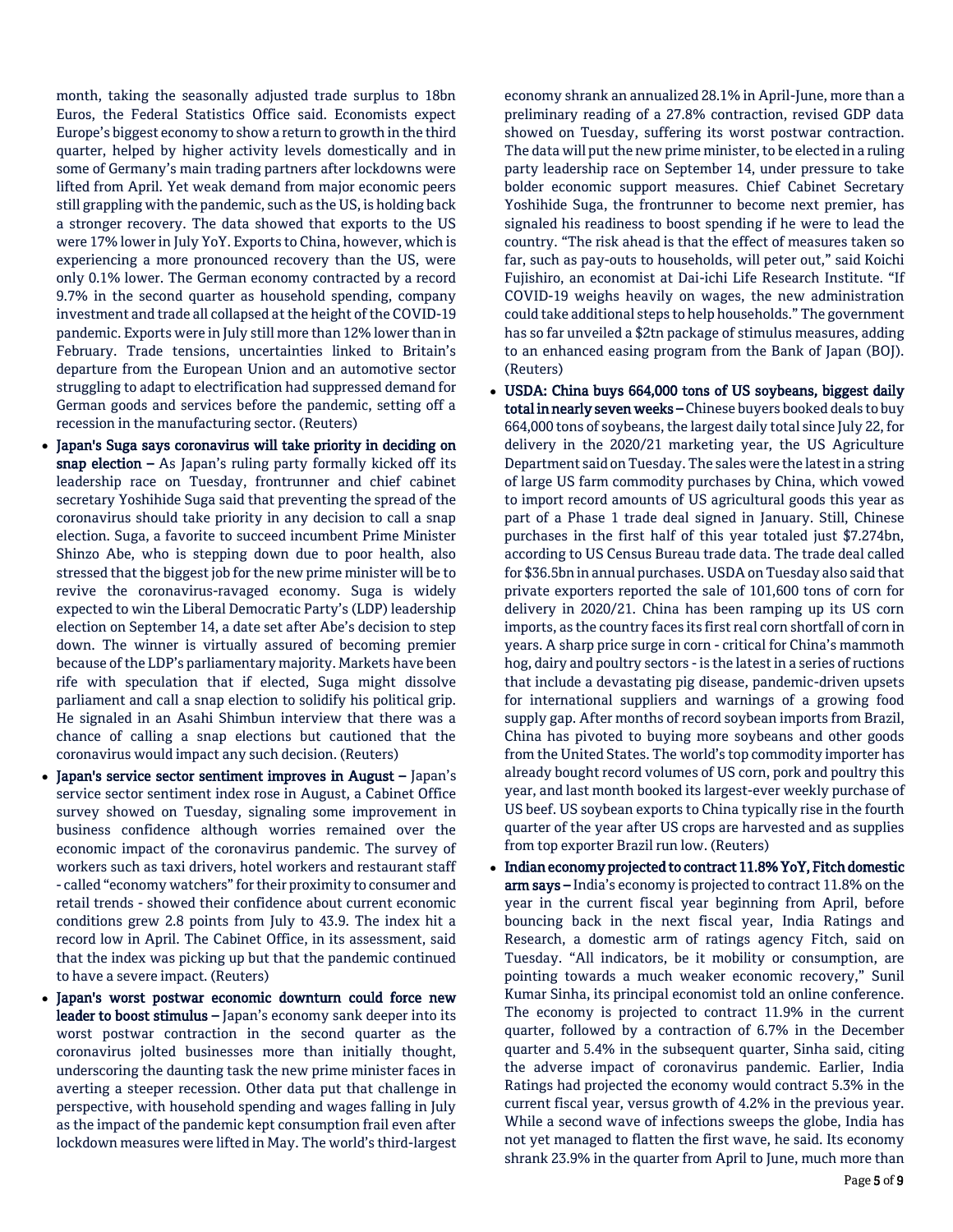forecast, in a sign that recovery could be longer than expected, with analysts urging further stimulus. On Monday, India surpassed Brazil as the nation with the largest number of infections outside the US, with a tally of 4.28mn. India Ratings projected the federal fiscal deficit to rise to 8.2% of GDP, propelled by an economic contraction and greater government spending to mitigate the pandemic effects, versus 4.6% in the previous fiscal year. (Reuters)

 Moody's: Brazil breaking spending cap rule would hurt credit profile – The Brazilian government's spending cap rule, its most important fiscal anchor, faces a "material risk" of being breached from next year onward due to rising political risk and pressure to maintain welfare spending, ratings agency Moody's said on Tuesday. Breaching the spending cap would push government debt - already at record levels from emergency spending and lost tax revenues caused by the coronavirus pandemic - even higher and threaten Brazil's credit profile, Moody's said. "Political risks and pressures to expand social programs after 2020 still pose material risk to compliance with the spending ceiling in 2021 and beyond," Moody's analysts, led by Samar Maziad, wrote in a report. "Breaching the spending ceiling could cause government debt to continue to rise, which would put pressure on Brazil's credit profile," they said, forecasting government debt to reach 95% of GDP this year, up from 76% last year. The spending cap rule limits growth in public spending to the previous year's rate of inflation. The government published its 2021 budget proposal last week, but major doubts hang over welfare programs for millions of Brazil's poorest people, which have provided a lifeline during the pandemic but were not included. Moody's has Brazil's sovereign credit rating at a non-investment, or "junk" grade of Ba2 and a "stable" outlook. Moody's expects government spending to drop to about 39% of GDP in 2021 from 42% this year, which will support the fiscal accounts, although this would still be higher than the 38% of GDP pre-pandemic last year. (Reuters)

#### Regional

- Saudi Electricity readies dollar bond deal State-controlled Saudi Electricity Company (SEC), the Kingdom's electric transmission monopoly, plans to issue US dollar-denominated bonds soon, sources said. The potential issuance would come amid a flurry of debt sales in the Gulf, including \$1bn in dualtranche bonds sold by Saudi Basic Industries Corp (SABIC) last week. One of the sources said Saudi Electricity plans to sell green Sukuk, or Islamic bonds, whose proceeds would be used for environment-friendly projects. In June, the company published a green Sukuk framework. Governments and corporates in the Gulf have been increasingly tapping debt investors over the past few years to raise cash in an era of weak oil prices and low global rates. Funding needs have intensified this year as pressure mounted on their finances following the twin shock of the COVID-19 pandemic and lower oil prices. Last month, SEC - the main electricity producer in Saudi Arabia with 81.1% indirect government ownership - said it had signed a SR9bn syndicated Islamic loan with local banks. (Zawya)
- Fitch downgrades Emirates REIT to 'B+'; with a Negative outlook – Fitch Ratings has downgraded Emirates REIT's Long-Term Issuer Default Rating (IDR) to 'B+' from 'BB'. The Outlook is Negative. Fitch has also downgraded the senior unsecured sukuk

trust certificates, issued through Emirates REIT Sukuk Limited, to 'BB-'/RR3/57% from 'BB'. All ratings have been removed from Rating Watch Negative (RWN), where they were placed on July 2, 2020. The rating actions reflect Emirates REIT's limited ability to reduce high cash flow leverage. The Dubai real estate market is suffering from a supply and demand imbalance and an economy weakened by the effects of the pandemic and low oil prices. Increasing Emirate REIT's occupancy to improve its cash flow in this environment will be challenging. To do so, the company will likely have to make rent concessions to re-sign, retain or attract new tenants. The office portfolio's occupancy rate remains low and only two of the company's four schools are currently generating rents. Net debt to EBITDA (YE19) remained high at 13.8x and with Fitch forecasting in excess of 18x by year end 2020 based on expected cash rent receipts, FY20's net interest cover is expected to fall below 1.0x. (Bloomberg)

- Du approves sale of 26% stake in Khazna Data Centre Emirates Integrated Telecommunications Company (Du) is divesting its shares in Khazna Data Centre, it has been confirmed. The telecom firm said on Tuesday that its board of directors approved the sale of its 26% indirect stake, including its interest in shareholder loans to Technology Holding Company, which currently holds 74% of Khazna. The approval was made during the board's meeting on Tuesday. "The company's board of directors has further approved the delegation to the company's management to conclude the transaction," the telecom firm said in a statement to the Dubai Financial Market (DFM). (Zawya)
- Abu Dhabi crude-price cut sends another bearish signal for oil Abu Dhabi is cutting official crude pricing for October, following a similar Saudi move over the weekend and sending a further bearish signal for oil. Government-owned Abu Dhabi National Oil Co. (ADNOC) is cutting its flagship Murban crude to a discount versus the regional benchmark for the first time in four months. That follows Saudi Aramco's announcement Saturday that it was lowering the comparable Arab Extra Light grade to a discount for the first time since June. (Bloomberg)
- FAB comments on reports about resuming Bank Audi Egypt takeover talks - First Abu Dhabi Bank (FAB) affirmed that any developments regarding the potential acquisition of Bank Audi Egypt will be disclosed to the market in due course. The lender said that it "does not comment on market rumors or speculation" in reference to the recent news about restarting discussions to acquire Bank Audi Egypt, according to a statement to the Abu Dhabi Securities Exchange (ADX) on Tuesday. In May, FAB agreed with Bank Audi to halt the transaction process regarding its acquisition of Bank Audi's subsidiary in Egypt due to the economic consequences caused by the coronavirus (COVID-19) pandemic. (Zawya)
- Kuwaiti banks to post lower profits, deposit growth to plunge -Kuwait's banking sector will continue to face pressure in terms of profitability and asset quality for the rest of the year, Markaz said. Kuwait Financial Centre's recent report gave an in-depth insight into the impact of COVID-19 credit demand, deposit growth, and net interest margin for the banking sector, as well as non-performing loans (NPL) and profitability prospects over the coming quarters. Profitability for 2020 is expected to fall, with net income reducing from KD1.202bn in 2019 to KD592mn in 2020, due to lower operating income consequent to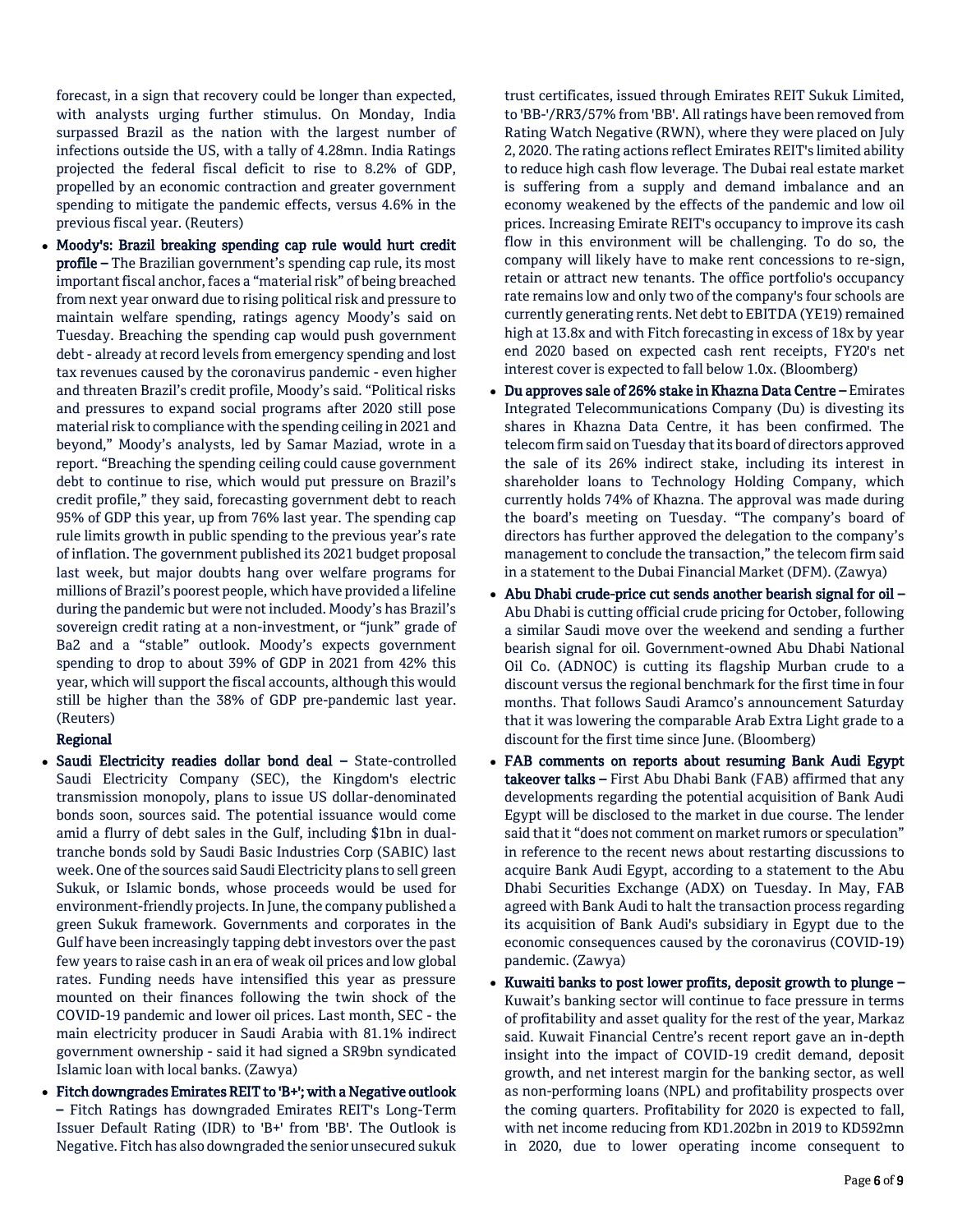contracting Net Interest Margins and lower non-interest income due to subdued business activity, the report said. For listed banks, deposit growth is expected to fall to 5.0% in 2020, down from 8.1% last year. Credit demand is expected to be moderate at 4.0% on a YoY basis in 2020 due to the fall in economic activity and output caused by the restrictions laid by the government. In addition, NPLs are expected to reach 4.7% in 2020, up from 1.8% in 2019, said the report. "Defaults are likely to be more in sectors such as real estate, where the financial leverage of some borrowers may be relatively large. However, Kuwaiti banks have the highest loan loss allowances of all GCC countries, which provides buffers for the banks to absorb higher and unexpected losses." Overall, the pandemic is expected to add considerable strain to Kuwait's banking sector in 2020 and 2021, Markaz said in the report, titled Kuwait Banking Sector Outlook 2020. (Zawya)

- Kuwait Wealth Fund asks KFH to postpone general assembly meeting – Kuwait Investment Authority (KIA) sends letter to Kuwait Finance House (KFH), asking for postponement of general assembly meeting to elect KFH board members. Kuwait Finance House will study the request from a "legal perspective," according to a public filing. (Bloomberg)
- Bahrain hires banks for second bond issuance of 2020 Bahrain has hired banks to arrange a multi-tranche sale of US dollardenominated sukuk and bonds that would be the country's second bond issue this year, a document from one of the banks arranging the deal showed on Tuesday. The Gulf state, which averted a credit crunch in 2018 with a \$10bn aid package from its wealthy neighbors, raised \$2bn in May to bolster finances battered by low oil prices and the coronavirus crisis. "Appetite for yield is high at the moment so I think demand will be high for Bahrain, as it's perceived as a lower-rated country backed by the rest of the GCC," Head of debt capital markets at Gulf Investment Corporation, Raffaele Bertoni said referring to the six-member GCC. Bahrain, rated B+ by S&P and Fitch, hired Bank ABC, Citi, Gulf International Bank, HSBC, National Bank of Bahrain and Standard Chartered to arrange an investor call on Tuesday, the document said. It plans to issue seven-year Sukuk, or Shari'ahcompliant bonds, as well as 12-year conventional bonds and/or 30-year conventional bonds, subject to market conditions. "They will have no difficulty placing the shorter-dated sukuk with regional investors. Pricing on the 12-year or possible 30-year bond will be driven by international investors," Head of credit strategies at Rasmala Investment Bank, Doug Bitcon said. As of the end of June, Bahrain's debt-to-GDP ratio was 114.9%, with \$23.141bn in external government debt and \$14.355bn in gross domestic government debt, according to an investor presentation seen by Reuters. (Reuters)
- Bahrain's ABC joins race to buy Blom's Egypt business Bahrain's Bank ABC said on Tuesday it was in preliminary talks to buy Blom Bank's Egyptian subsidiary, pitting it against Dubai's Emirates NBD which is also a potential bidder. Blom has hired CI Capital to advise on a sale that could fetch \$250mn to \$300mn as the Lebanese lender tries to boost its capital, Reuters reported last month, citing sources familiar with the deal. Blom had approached potential bidders including Dubai's biggest bank, Emirates NBD, the sources said. Emirates NBD confirmed on August 13 it was interested. Lebanese banks are trying to

strengthen their finances as the country endures its worst financial crisis since the civil war. Blom's domestic rival Bank Audi tried to sell its Egyptian business, but the deal stalled in May after First Abu Dhabi Bank halted talks, citing the uncertain outlook relating to the COVID-19 pandemic. FAB plans to restart talks to buy the Egyptian business of Bank Audi, Reuters reported this week Both Emirates NBD and Bank ABC have an existing presence in Egypt, seen as a lucrative banking market because of the North African country's large population and consumer demand. Bank ABC in Egypt has a network of 28 branches spread across major cities including Cairo, Alexandria, Sharm El-Sheikh and other key centers, according to its website. (Reuters)

- Fitch downgrades Arab Banking Corporation to 'BB+'; with a Negative outlook – Fitch Ratings has downgraded Arab Banking Corporation's (ABC) Long-Term Issuer Default Rating (IDR) to 'BB+' from 'BBB-' and its Viability Rating (VR) to 'bb+' from 'bbb- '. The outlook on the Long-Term IDR is Negative. The rating action follows the downgrade of Bahrain's sovereign rating to 'B+' from 'BB-' on August 14, 2020. The downgrade reflects Fitch's view that ABC's VR, which is not capped by the sovereign rating, is constrained at a maximum of three notches above the sovereign rating. ABC's sensitivity to a sovereign default, albeit low, is still present (considering market sentiment towards a country experiencing stress and the banks headquartered there, which could, for instance, ultimately affect funding conditions) and is expressed in a maximum number of notches between the bank's VR and the Bahraini sovereign rating. The Negative Outlook reflects Fitch's assessment of material risks from low oil prices and the coronavirus pandemic that could result in further deterioration of ABC's operating environment (especially Brazil and Arab markets, including the Gulf Cooperation Council countries (GCC)), which will be reassessed shortly as part of the annual review. ABC's VR is not capped by the Bahraini sovereign rating because Fitch believes ABC would be little affected by a sovereign default. According to Fitch's calculations, ABC would remain solvent following a Bahraini sovereign default, notably because its exposure to the Bahraini sovereign and other Bahraini counterparties is small as a proportion of its unconsolidated capital base. In addition, ABC has sufficient local-currency liquid assets to repay its small stock of localcurrency debt in case of a sovereign default, and the bank's coverage of foreign-currency debt (excluding shareholder funding) by foreign-currency liquid assets is comfortable. Nevertheless, ABC's VR is constrained at a maximum of three notches above the sovereign rating. (Bloomberg)
- Investcorp, China Resources to acquire majority stake in Hong Kong's high-end retailer – Bahrain-based Investcorp and China Resources Capital Management Limited (CR Capital Management) will acquire a majority stake in City Super Group, a Hong Kong-based high-end supermarket chain. CR Capital Management is the alternative investments arm of China's state-owned conglomerate, China Resources Holdings. The transaction is expected to be completed by the fourth quarter of this year, subject to Chinese regulatory approvals. Last week, Bloomberg reported that CR Capital Management is close to buying a majority stake in City Super Group, valuing the highend Hong Kong supermarket chain at almost \$300mn. CR Capital Management and its co-investors plan to acquire 65% of City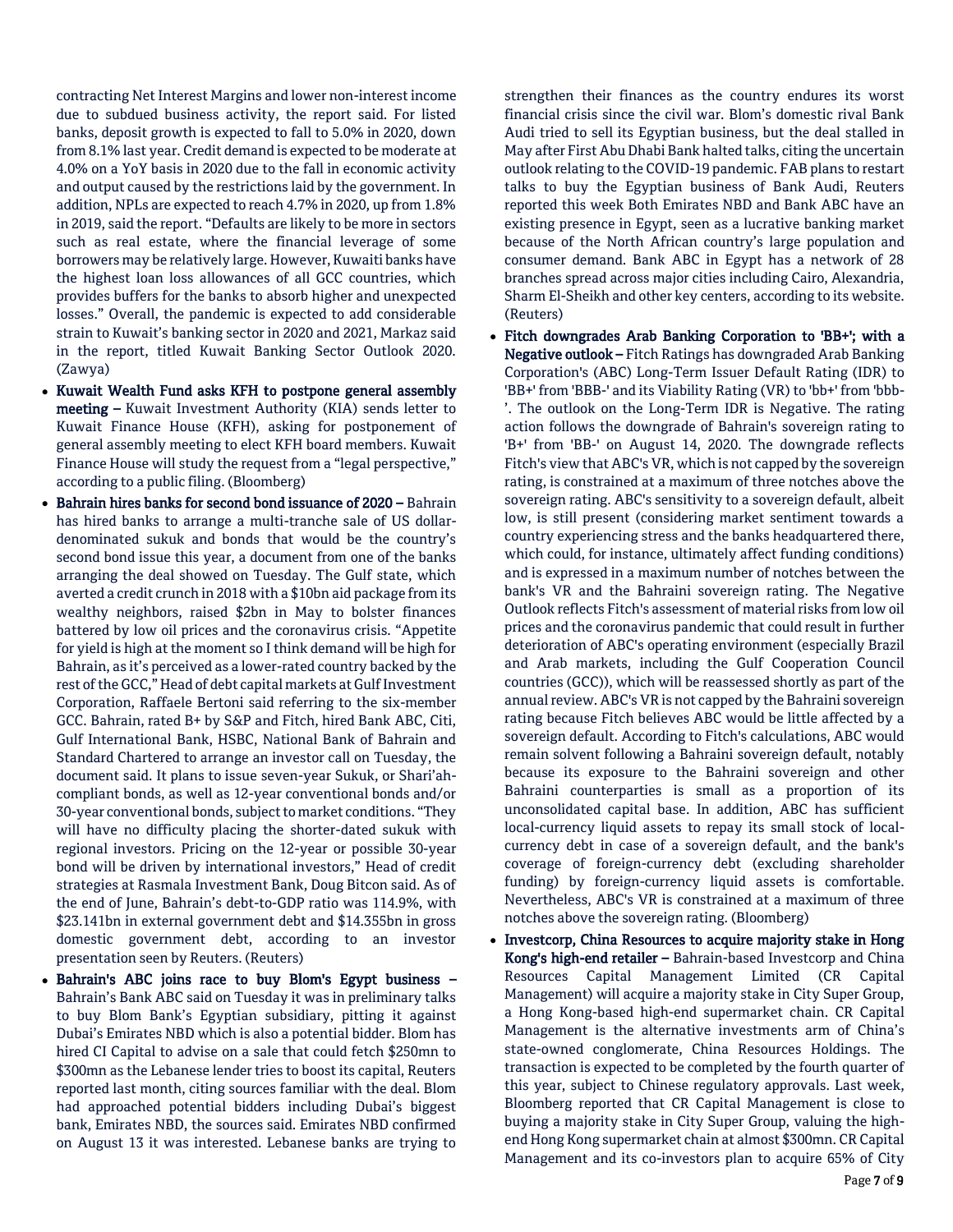Super Group from owners led by The Fenix Group, the report said. According to Investcorp, the new partnership will enable the group to accelerate its expansion plans and to continue to seek to best capitalize on Greater China and Asia's consumption growth and premiumization trends. All shareholders will collaborate together with City Super Group's management team and its staff to implement City Super's vision, Investcorp said in a statement. (Zawya)

 Bahrain sells BHD26mn 182-day Islamic Sukuk; bid-cover at 6.39x – Bahrain sold BHD26mn of 182-day Islamic Sukuk due on March 11, 2021. Investors offered to buy 6.39 times the amount of securities sold. The Sukuk have a yield of 2.54% and will settle on September 10, 2020. (Bloomberg)